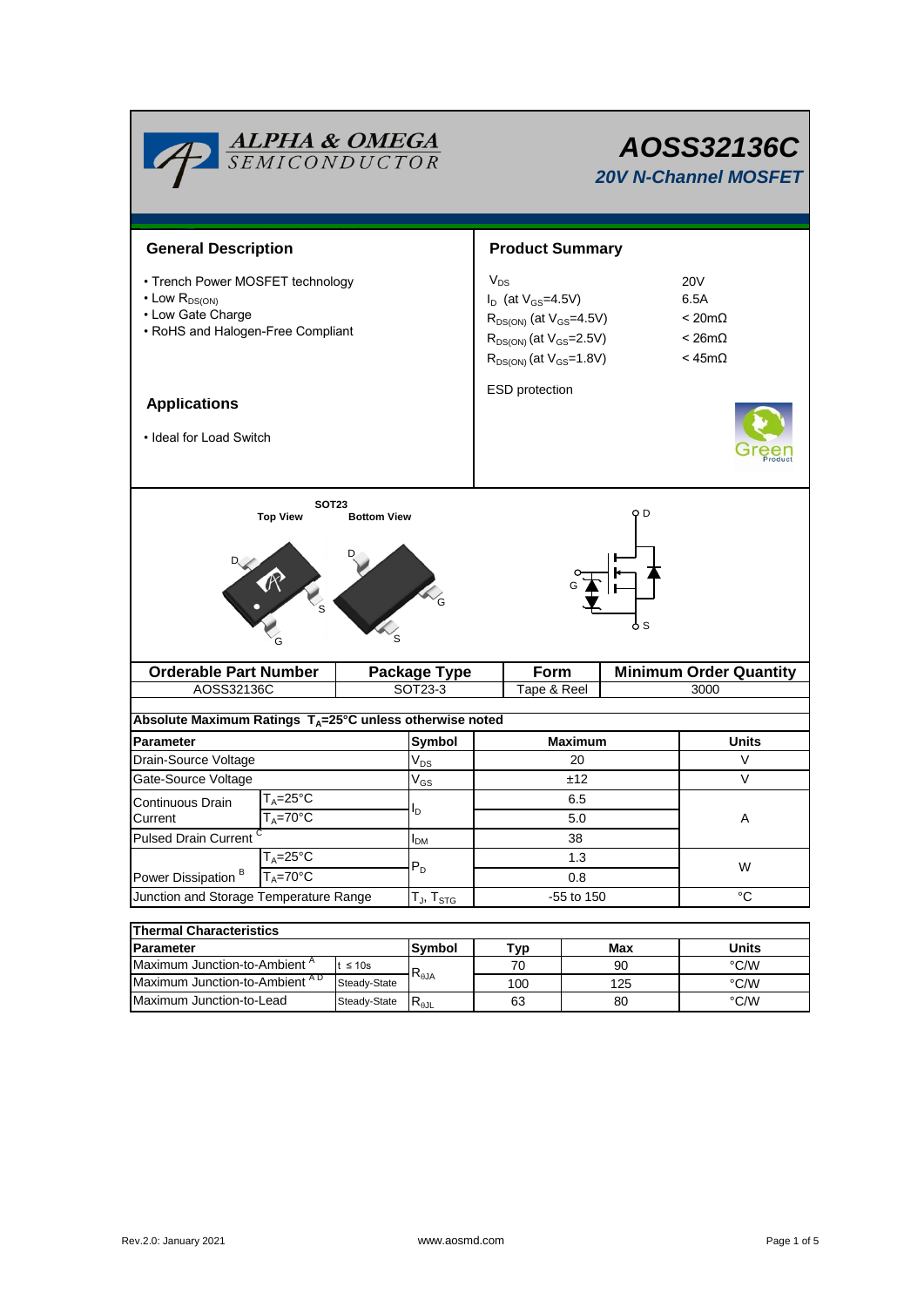

#### **Electrical Characteristics (TJ=25°C unless otherwise noted)**

| <b>Symbol</b>                | Parameter                                                                | <b>Conditions</b>                                                                            |                   | Min  | Typ            | Max            | <b>Units</b> |  |  |  |  |
|------------------------------|--------------------------------------------------------------------------|----------------------------------------------------------------------------------------------|-------------------|------|----------------|----------------|--------------|--|--|--|--|
| <b>STATIC PARAMETERS</b>     |                                                                          |                                                                                              |                   |      |                |                |              |  |  |  |  |
| $\mathsf{BV}_{\mathsf{DSS}}$ | Drain-Source Breakdown Voltage                                           | $I_D = 250 \mu A$ , $V_{GS} = 0V$                                                            |                   | 20   |                |                | $\vee$       |  |  |  |  |
| $I_{DSS}$                    | Zero Gate Voltage Drain Current                                          | $V_{DS}$ =20V, $V_{GS}$ =0V                                                                  |                   |      |                | 1              | μA           |  |  |  |  |
|                              |                                                                          |                                                                                              | $T_{\rm J}$ =55°C |      |                | 5              |              |  |  |  |  |
| $I_{GSS}$                    | Gate-Body leakage current                                                | $V_{DS} = 0V$ , $V_{GS} = \pm 12V$                                                           |                   |      |                | ±10            | μA           |  |  |  |  |
| $V_{GS(th)}$                 | Gate Threshold Voltage                                                   | V <sub>DS</sub> =V <sub>GS</sub> I <sub>D</sub> =250µA                                       |                   | 0.45 | 0.85           | 1.25           | V            |  |  |  |  |
| $R_{DS(ON)}$                 | Static Drain-Source On-Resistance                                        | $V_{GS} = 4.5V$ , $I_{D} = 6.5A$                                                             |                   |      | 15             | 20             | $m\Omega$    |  |  |  |  |
|                              |                                                                          |                                                                                              | $T_J = 125$ °C    |      | 21             | 28             |              |  |  |  |  |
|                              |                                                                          | $V_{GS}$ =2.5V, $I_D$ =6A                                                                    |                   |      | 18             | 26             | $m\Omega$    |  |  |  |  |
|                              |                                                                          | $V_{GS}$ =1.8V, $I_{D}$ =4.5A                                                                |                   | 30   | 45             | $m\Omega$      |              |  |  |  |  |
| $g_{FS}$                     | <b>Forward Transconductance</b>                                          | V <sub>DS</sub> =5V, I <sub>D</sub> =6.5A                                                    |                   |      | 50             |                | S            |  |  |  |  |
| $V_{SD}$                     | Diode Forward Voltage                                                    | $Is=1A, VGS=0V$                                                                              |                   |      | 0.6            | $\mathbf{1}$   | $\vee$       |  |  |  |  |
| Is                           | Maximum Body-Diode Continuous Current                                    |                                                                                              |                   |      |                | $\overline{2}$ | A            |  |  |  |  |
|                              | <b>DYNAMIC PARAMETERS</b>                                                |                                                                                              |                   |      |                |                |              |  |  |  |  |
| $C_{\text{iss}}$             | Input Capacitance                                                        | $V_{GS}$ =0V, $V_{DS}$ =10V, f=1MHz                                                          |                   |      | 660            |                | рF           |  |  |  |  |
| $C_{\rm oss}$                | <b>Output Capacitance</b>                                                |                                                                                              |                   |      | 100            |                | pF           |  |  |  |  |
| $C_{\rm rss}$                | Reverse Transfer Capacitance                                             |                                                                                              |                   |      | 80             |                | рF           |  |  |  |  |
| $R_{g}$                      | Gate resistance                                                          | $f = 1$ MHz                                                                                  |                   | 2    | $\overline{4}$ | 6              | Ω            |  |  |  |  |
|                              | <b>SWITCHING PARAMETERS</b>                                              |                                                                                              |                   |      |                |                |              |  |  |  |  |
| $Q_q(4.5V)$                  | <b>Total Gate Charge</b>                                                 | $V_{\text{GS}} = 4.5V$ , $V_{\text{DS}} = 10V$ , $I_{\text{D}} = 6.5A$                       |                   |      | $\overline{7}$ | 14             | nC           |  |  |  |  |
| $Q_{gs}$                     | Gate Source Charge                                                       |                                                                                              |                   |      | 1              |                | nC           |  |  |  |  |
| $\mathsf{Q}_{\mathsf{gd}}$   | Gate Drain Charge                                                        |                                                                                              |                   |      | 2              |                | nС           |  |  |  |  |
| $t_{D(on)}$                  | Turn-On DelayTime                                                        | $V_{GS}$ =4.5V, $V_{DS}$ =10V, R <sub>1</sub> =1.54 $\Omega$ ,<br>$R_{\text{GEN}} = 3\Omega$ |                   |      | $\overline{7}$ |                | ns           |  |  |  |  |
| t,                           | Turn-On Rise Time                                                        |                                                                                              |                   |      | 10             |                | ns           |  |  |  |  |
| $t_{D(off)}$                 | Turn-Off DelayTime                                                       |                                                                                              |                   |      | 32             |                | ns           |  |  |  |  |
| $\mathbf{t}_\text{f}$        | <b>Turn-Off Fall Time</b>                                                |                                                                                              |                   |      | 11             |                | ns           |  |  |  |  |
| $\mathfrak{t}_{\text{rr}}$   | Body Diode Reverse Recovery Time                                         | $I_F = 6.5A$ , di/dt=500A/ $\mu$ s                                                           |                   |      | 8              |                | ns           |  |  |  |  |
| $Q_{rr}$                     | $I_F = 6.5A$ , di/dt=500A/ $\mu$ s<br>Body Diode Reverse Recovery Charge |                                                                                              |                   | 6    |                | nC             |              |  |  |  |  |

A. The value of R<sub>0JA</sub> is measured with the device mounted on 1in<sup>2</sup> FR-4 board with 2oz. Copper, in a still air environment with T<sub>A</sub> =25°C. The value in any given application depends on the user's specific board design.

B. The power dissipation  ${\sf P}_{\sf D}$  is based on  ${\sf T}_{\sf J(MAX)}$ =150 $^\circ\,$  C, using  $\leqslant$  10s junction-to-ambient thermal resistance.

C. Repetitive rating, pulse width limited by junction temperature T $_{\rm J(MAX)}$ =150°C. Ratings are based on low frequency and duty cycles to keep

 $initialT = 25^\circ$  C.

D. The R<sub>eJA</sub> is the sum of the thermal impedance from junction to lead R<sub>eJL</sub> and lead to ambient.<br>E. The static characteristics in Figures 1 to 6 are obtained using <300µs pulses, duty cycle 0.5% max.<br>F. These curves ar

2oz. Copper, assuming a maximum junction temperature of T<sub>J(MAX)</sub>=150°C. The SOA curve provides a single pulse rating.

APPLICATIONS OR USES AS CRITICAL COMPONENTS IN LIFE SUPPORT DEVICES OR SYSTEMS ARE NOT AUTHORIZED. AOS DOES NOT ASSUME ANY LIABILITY ARISING OUT OF SUCH APPLICATIONS OR USES OF ITS PRODUCTS. AOS RESERVES THE RIGHT TO MAKE CHANGES TO PRODUCT SPECIFICATIONS WITHOUT NOTICE. IT IS THE RESPONSIBILITY OF THE CUSTOMER TO EVALUATE SUITABILITY OF THE PRODUCT FOR THEIR INTENDED APPLICATION. CUSTOMER SHALL COMPLY WITH APPLICABLE LEGAL REQUIREMENTS, INCLUDING ALL APPLICABLE EXPORT CONTROL RULES, REGULATIONS AND LIMITATIONS.

AOS' products are provided subject to AOS' terms and conditions of sale which are set forth at: http://www.aosmd.com/terms\_and\_conditions\_of\_sale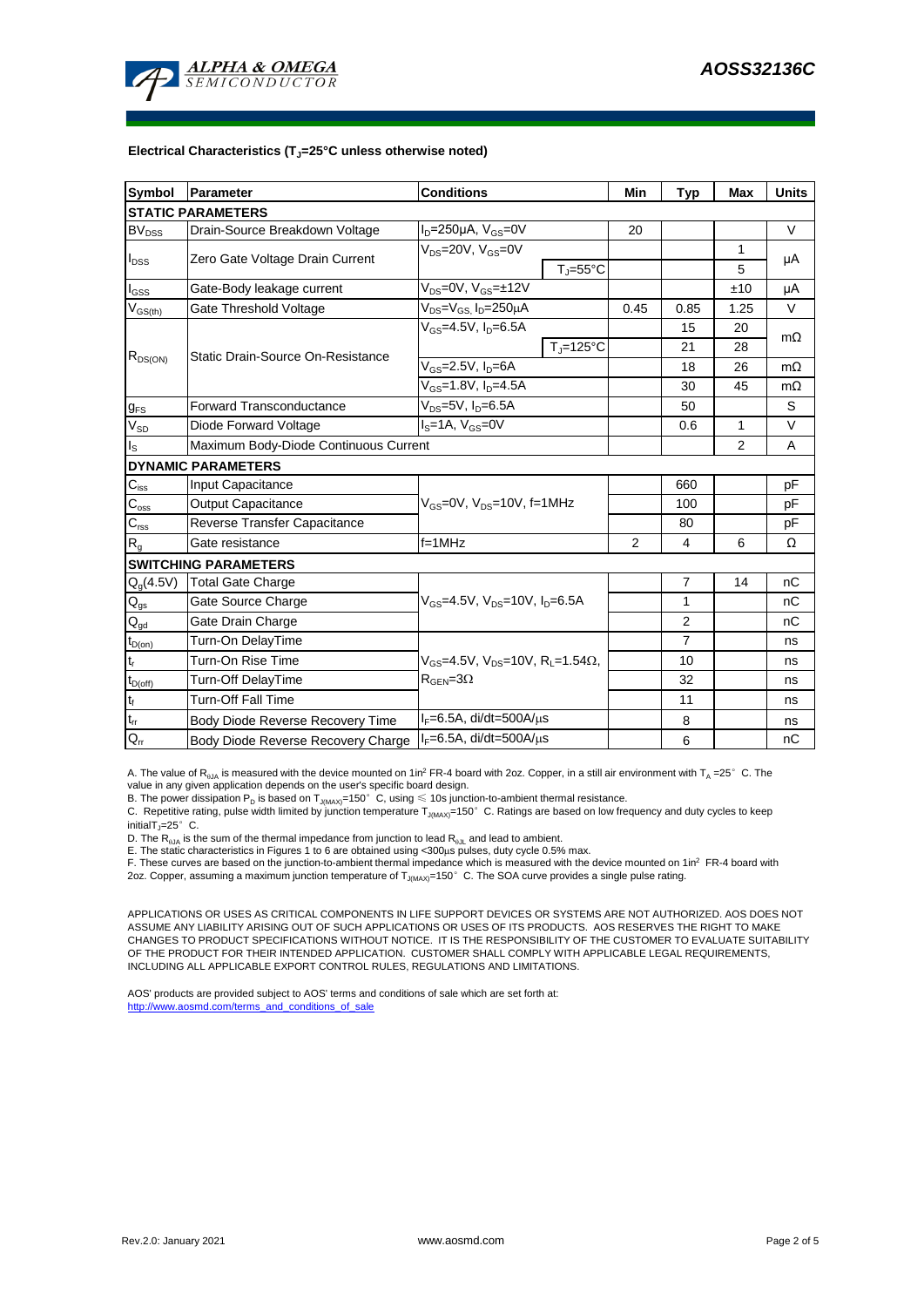

### **TYPICAL ELECTRICAL AND THERMAL CHARACTERISTICS**

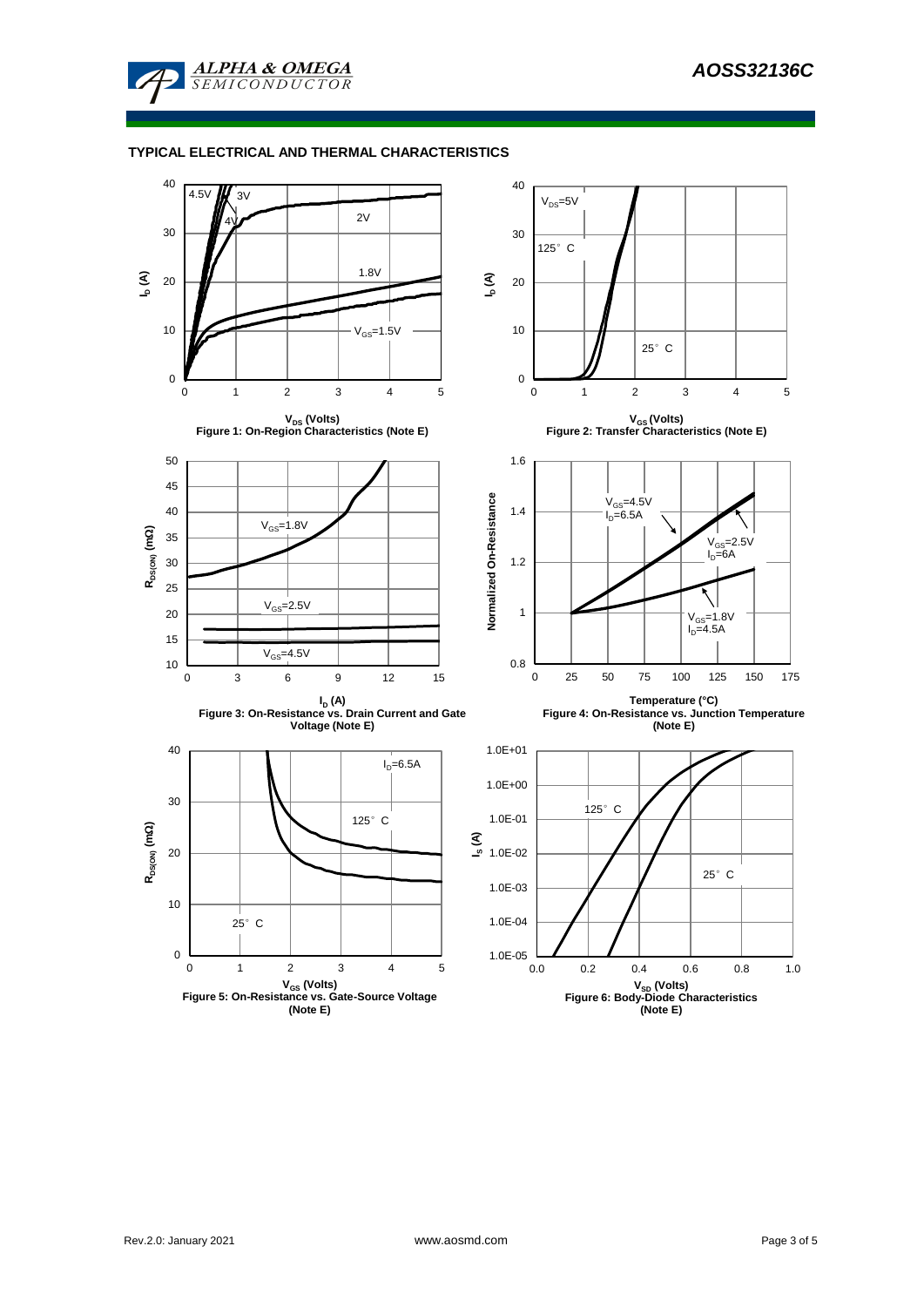

#### **TYPICAL ELECTRICAL AND THERMAL CHARACTERISTICS**